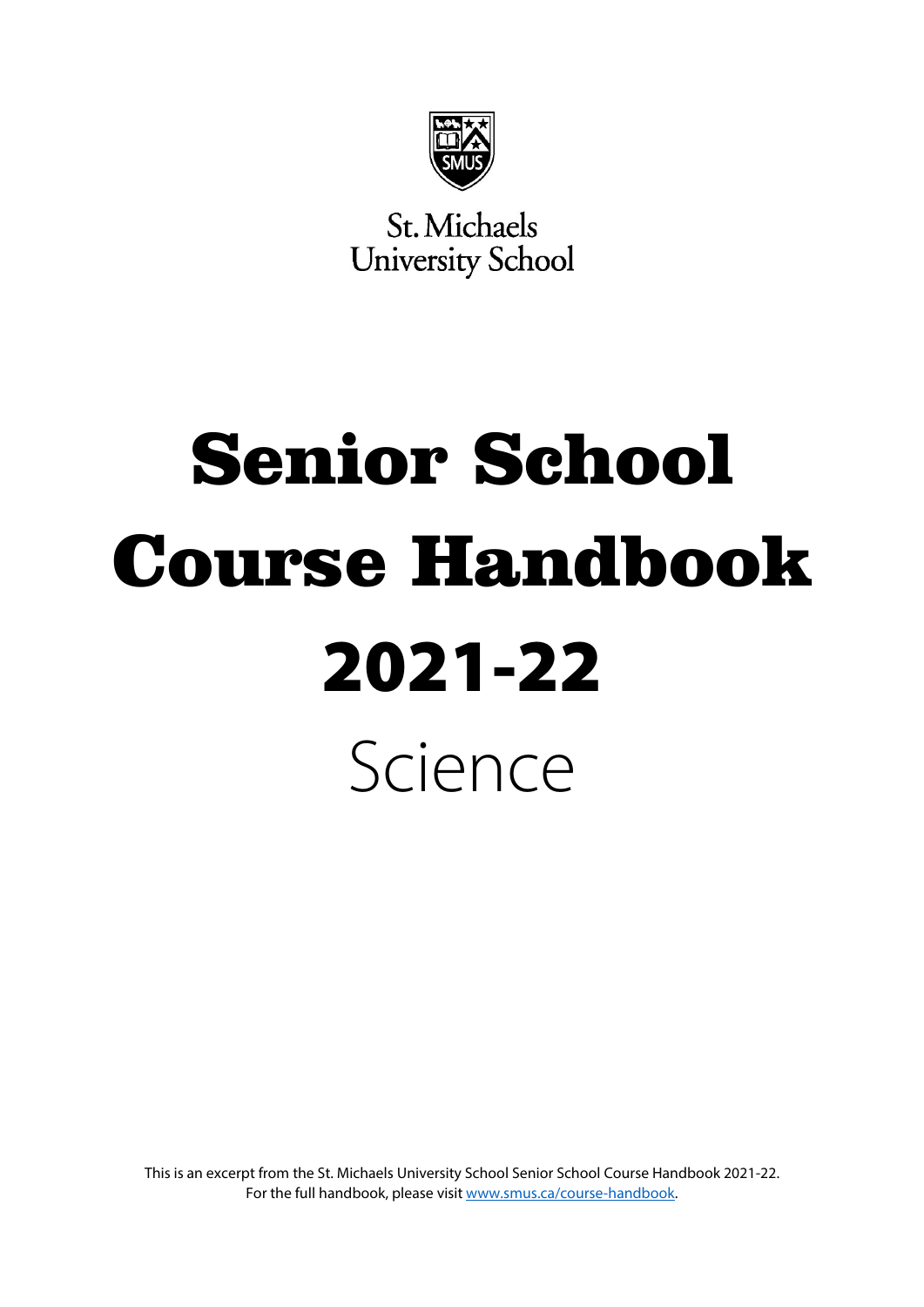# **Science**

The science program promotes an understanding and appreciation of science and provides students with a variety of essential scientific skills. These include the ability to think critically and analytically, to apply the scientific method, to manipulate data in a scientific manner and to approach problems in a logical and reasoned way.

# **Science 9**

This introductory course is designed to help you develop questioning, analytical and problem-solving skills for science at the Senior School level. We cover cell biology, foundational chemistry, elementary electricity, and introductory ecology, using a variety of inquiry-based laboratory experiences. You are expected to be self-motivated as our work consists of laboratory write-ups, practice problems and several group projects. You may be assessed on your laboratory skills, written quizzes and tests, or project work.

#### **Marine Studies and Training 10 (term)**

This course covers different aspects of the marine environment though hands-on, collaborative work, and numerous labs and projects. We will explore topics such as ocean geography, ocean geology, chemical oceanography, physical oceanography and marine biology. You will learn about the major environmental issues threatening the health of the marine environment and what you can do to help the oceans return to a healthy state. You will also develop practical and lab skills that will help you in your scientific endeavours. You should be passionate about science and the marine environment and be willing to step out of your comfort zone. The course includes an overnight field trip to the Vancouver Aquarium.

#### **Science 10**

This required course continues the development of analytical and problem-solving skills in preparation for the upper-level sciences. Using a variety of inquiry-based group activities and laboratory experiences, we cover the diversity of life, DNA structure, atomic theory, chemical processes, changes in energy, the Big Bang theory, and the impact and ethical considerations of recent scientific advancements. You are expected to be self-motivated and innovative, as homework consists of practice problems, group work, and formal reports for adapted and studentdesigned laboratory experiments. You may be assessed on your laboratory skills, written tests or project work.

# **Science Expansion Pack 10 (term)**

In this elective course, we widen your experience with topics not typically covered in Science 9 and 10, such as thermodynamics, biomechanics and astronomy. Using a variety of inquiry-based group activities and laboratory experiences, our work enhances your laboratory, analytical and problem-solving skills. You are expected to be selfmotivated and innovative, as you will design and carry out experiments, collect data and produce formal reports. You may be assessed on your laboratory skills, reports and a major project.

# **Life Sciences 11**

This general biology course is guided by the themes of biological interactions, change over time, and evolutionary and taxonomic kinship, while providing a solid foundation for future studies in the biological sciences. We will examine cellular structure and function, microbiology, micro- and macroevolution, speciation, trends in complexity and ecology. You will engage in classroom and laboratory activities to provide you with opportunities to hone your critical thinking and technical writing. You will be self-motivated, engaging in pre- and post-reading, completing practice problems and conducting independent study. You will be assessed on your written assessments, assignments, project work, laboratory skills and formal summative assessments.

# **Life Sciences 11 (Pre-AP)**

This is the first half of the AP Biology course and is taught at the university level. It is challenging, comprehensive, fast-paced and foundational for AP Biology 12. We examine topics such as cellular structure and function, Mendelian and post-Mendelian inheritance, and microbiology, and will introduce experimental design and some statistical analysis. You will develop communication and teamwork skills, as well as critical thinking through classroom discussion, collaborative activities and inquiry-based laboratory activities. A strong background in chemistry and mathematics is an asset but not required. You will be self-motivated, engaging in pre- and post-reading, completing practice problems and conducting independent study. You will be assessed on your written assessments, assignments, project work, laboratory skills and formal summative assessments.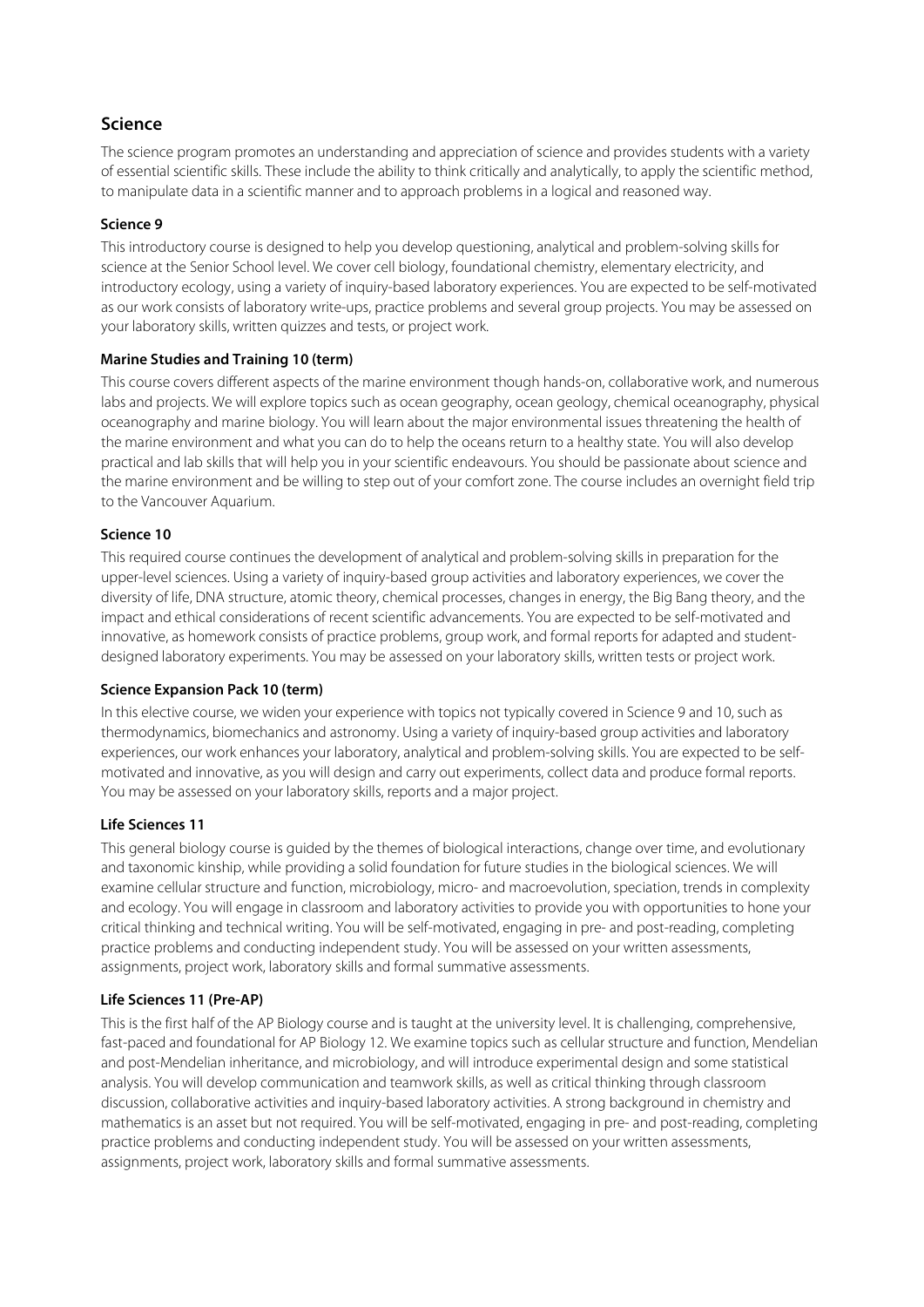# **Anatomy and Physiology 12**

This course explores the mysteries of the human body. While having a background in biology is beneficial, a curiosity about life is preferred and all are welcome to take this course. In this fast-paced, content-rich course, we will investigate the human body from the cellular to the systemic level. You should be self-motivated and proactive, as you are expected to complete independent learning while engaging in inquiry-based class activities and labs, including dissections. Homework will consist of readings, review problems and laboratory write-ups. You may be assessed by tests, class work, laboratory tests and cumulative exams. By the end of the course, you will understand how the interconnection of the body's systems maintains the homeostasis needed to sustain life.

# **AP Biology**

Comprehensive and fast-moving, this is the equivalent of a first-year university introductory biology course and builds on the work covered in Biology 11 (Pre-AP). We will engage in an in-depth examination of gene regulation, biotechnology, immunology, energetics, physiology and diversity. Inquiry-based activities will provide you with opportunities to apply your knowledge and understanding as well as hone your laboratory and statistical analysis skills. You will be self-motivated, engaging in pre- and post-reading, completing practice problems and conducting independent study. You will be assessed on assignments, project work, laboratory skills and formal summative assessments.

# **Chemistry 11**

This conceptual and mathematical course requires you to use and develop your computational problem-solving skills; possessing strong mathematical skills is a definite asset. We cover data analysis and foundational skills, matter, gases, the mole concept, stoichiometry, atomic theory, the periodic table, chemical bonding, chemical solutions and organic chemistry. We will use a variety of instructional strategies, such as guided-inquiry activities, lab experiments, discussions, student-centred work sessions and direct teaching. Your learning will be assessed using quizzes, lab reports, post-lab assignments, tests and exams. Practical lab skills will be assessed on a continuous basis.

# **Chemistry 11 Pre-AP**

This fast-paced, in-depth course is designed to enable you to hone your problem-solving skills; strong mathematical skills are a definite asset coming into this course. Some guided inquiry learning activities and experimental laboratory design opportunities will help you develop new lab skills. This is the first year of the two-year AP Chemistry course where, in addition to the provincial Chemistry 11 curriculum, we will cover thermochemistry, gas chemistry, the quantum model of the atom and chemical bonding. In addition to unit tests and laboratory assignments, you will write cumulative exams and be assessed on your practical lab skills.

# **Chemistry 12**

This course builds on the content and skills of Chemistry 11. You develop your computational problem-solving skills while covering topics in reaction rates, equilibrium systems, acid/base chemistry and electrochemistry. Using lab activities, you will continue to develop your practical skills, especially through titration experiments. We will use a variety of guided-inquiry activities, class discussions, direct teaching, and student-centred work sessions. You will be self-motivated, practising mathematical and conceptual problems to gain a strong grasp of the concepts covered. Your learning will be assessed using quizzes, lab reports, post-lab assignments, unit tests and exams, and your lab skills will be assessed on an ongoing basis.

# **AP Chemistry**

This challenging course continues from Chemistry 11 Pre-AP. We develop many of the skills introduced previously, while covering the Chemistry 12 curriculum and some additional topics. Our course expectations and assessment items are the same as in Chemistry 11 Pre-AP.

# **Physics 11**

This introductory course focuses on the principles and theories of physics, encourages laboratory investigation of physical relationships, and illustrates the relationship between theory and application. We emphasize experimental design and data analysis skills and highlight the application of physics to everyday situations throughout the curriculum. We cover 2-D kinematics, Newton's laws of motion, work, energy and power, simple machines, electric circuits and wave behaviours. You will need to be self-motivated to complete the homework, consisting of laboratory write-ups, practice problems and a major project. You should feel comfortable with algebra, as it is used extensively. You may be assessed on your laboratory skills, written tests, exams or project work.